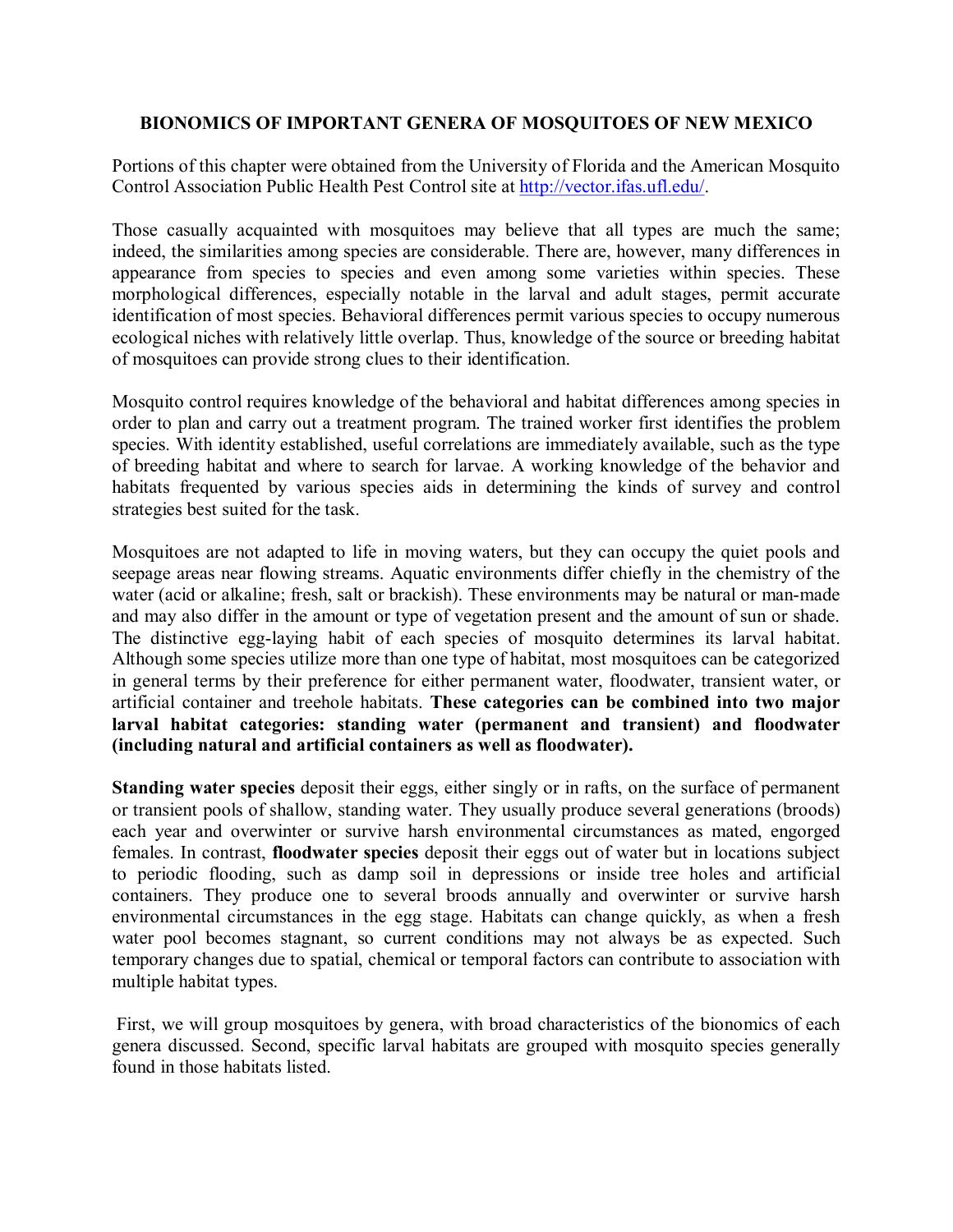## **FLOODWATER MOSQUITOES**

### *Aedes (Ochlerotatus)* (26 species in NM)

Note: Some experts favor the elevation of the subgenus *Ochlerotatus* to genus level, while others believe this to be premature or inaccurate. Most authorities, including the American Mosquito Control Association, retain the use of *Aedes* as the generic epithet. However, be aware that you may find *Ochlerotatus* used by some sources.

#### **Eggs**

- 1. Laid singly in depressions in soil subject to flooding or inundation with rain or melting snow, or above the waterline in artificial containers or treeholes.
- 2. Serve as the overwintering stage.
- 3. May lie dormant in dry soil for up to five years (eggs may require a period of desiccation and/or freezing).
- 4. May hatch within a few hours when area re-floods if conditions are favorable.

### **Larvae**

- 1. Common in temporary pools of rain or snowmelt runoff, irrigation wastewater, inundated floodplains or pastures, roadside ditches, along margins of streams, and artificial containers and treeholes.
- 2. Egg hatch to adult may be completed in 10-14 days in warm weather.

### **Adult Females**

- 1. Fierce, aggressive biters.
- 2. Rest in vegetation during day, but will bite if disturbed or on cloudy days.
- 3. Most active in evening.
- 4. Long flight range: up to 100 miles has been recorded. Dispersal from breeding site is influenced by terrain, wind speed and direction.
- 5. May be single-brooded or produce several generations per year.
- 6. Common throughout the state.

## **Important Species in New Mexico:**

*Aedes aegypti:* Found in Las Cruces area. Peridomestic: breeds almost solely in artificial containers around homes. Vector of dengue fever and yellow fever.

*Aedes vexans:* Found statewide. Utilizes wide variety of temporary pools. Females are persistent biters which prefer cattle but readily feed on humans. Migration of several miles from breeding site towards city lights has been observed. Vector of dog heartworm.

*Aedes dorsalis:* Found statewide. Eggs hatch after flooding during first warm weather in spring—breeding is continuous in warm weather and a large variety of larval habitats is used. Females are vicious biters, attacking day or night.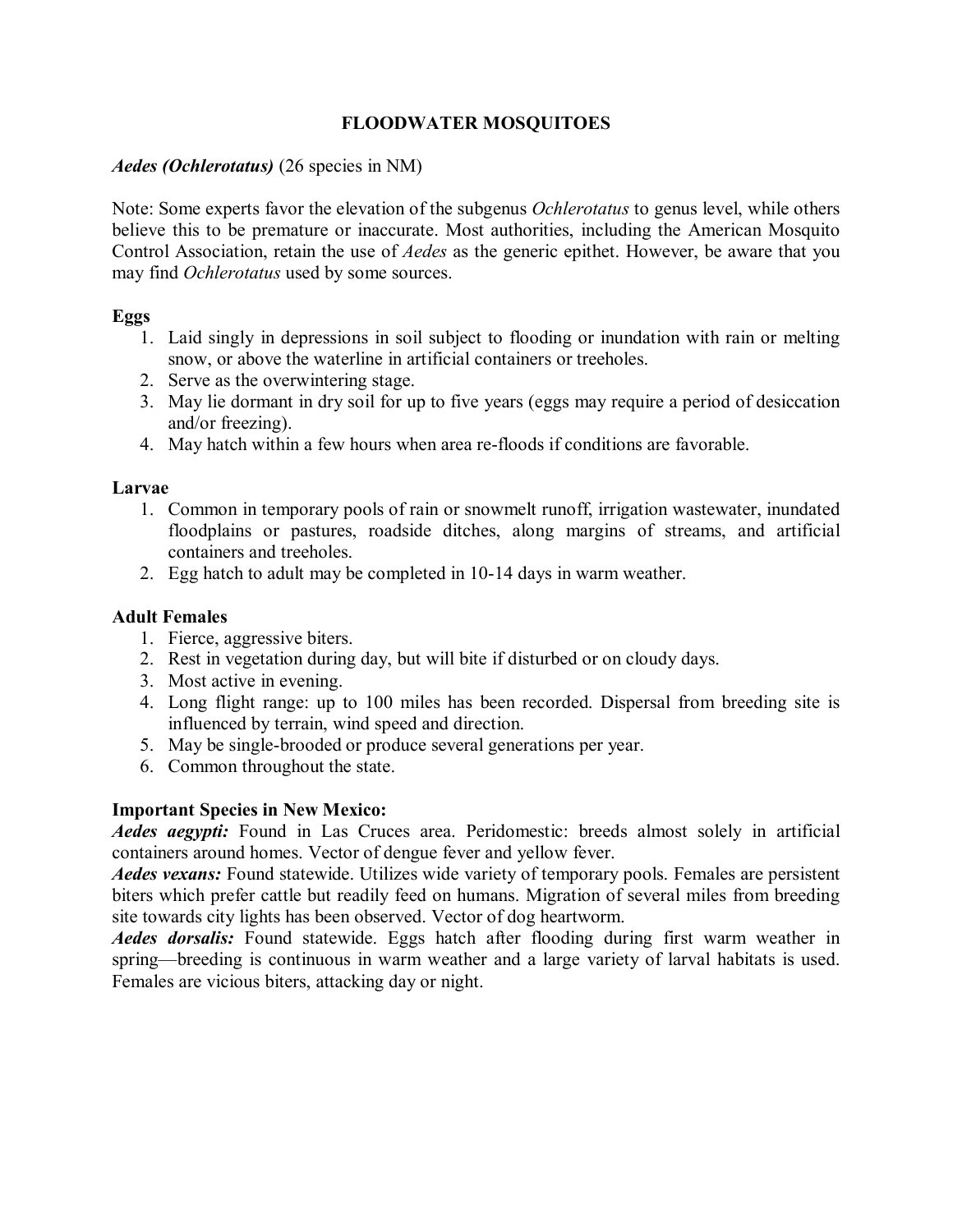## *Psorophora* (6 species in NM)

### **Eggs**

- 1. Deposited in small depressions or cracks in the soil subject to flooding by rain or irrigation.
- 2. Serve as the overwintering stage.

### **Larvae**

- 1. Found in temporary rain-filled pools, overflow of irrigation water.
- 2. Rapid development: egg hatch to adult in as few as 5 days in warm weather.
- 3. Larvae are predacious on other mosquito larvae.

## **Adult Females**

- 1. Vicious, persistent biters.
- 2. Serious pest of livestock.
- 3. Populations can be large after heavy rainfall.
- 4. May produce several generations per year on irrigated land.
- 5. Most common in southern and eastern portions of state.

## **STANDING WATER MOSQUITOES**

### *Anopheles* (7 species in NM)

## **Eggs**

- 1. Laid singly on surface of water in permanent and semipermanent ponds with aquatic vegetation; one New Mexico species (*An. judithae*) is a treehole breeder.
- 2. Boat shaped with lateral floats.

## **Larvae**

- 1. Found in sunlit or partly shaded pools and seepage areas, often with algal mats or other aquatic vegetation; occasionally brackish or alkaline water.
- 2. Lack siphon tube, rest horizontally at water surface.
- 3. Life cycle completed in one to several weeks depending on species and water temperature.

## **Adult Females**

- 1. Will enter homes in search of blood meal.
- 2. Rest in cool, humid, shady areas during the day; most active at night.
- 3. Mated female overwinters: hibernates in houses, outbuildings, cellars, caves, animal burrows.

## **Important Species in New Mexico:**

*Anopheles hermsi:* New species formerly considered to be *Anopheles freeborni*; probable vector of malaria in New Mexico.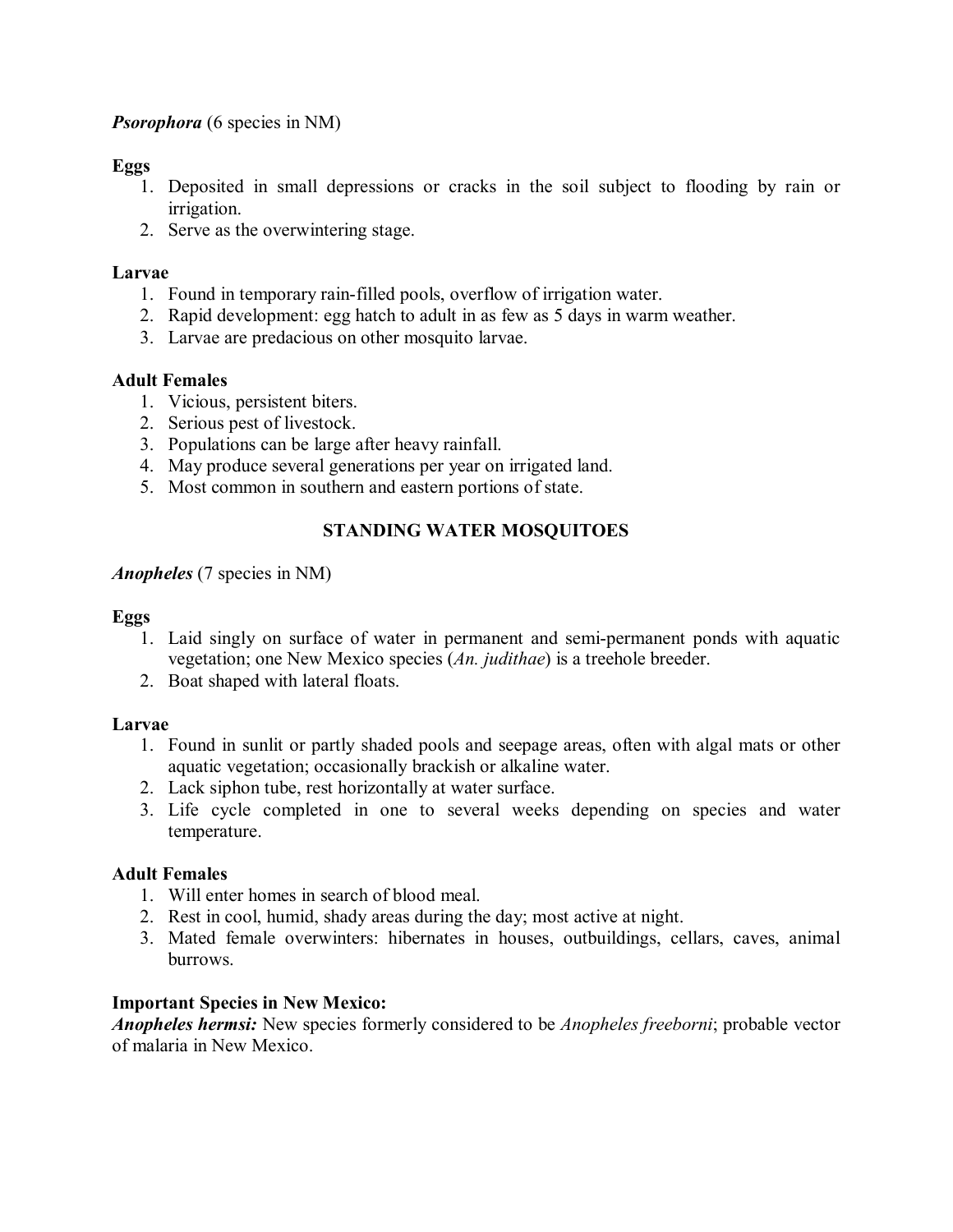*Culex* (10 species in NM)

# **Eggs**

- 1. Laid on surface of water and glued together to form a raft; 100-200 eggs per raft.
- 2. Found in newly-created surface pools.
- 3. Hatch in 2 to 3 days or less.

# **Larvae**

- 1. Found in wide variety of habitats including ditches, rain barrels, grassy pools, irrigation floodwater, marshes, hoof prints, ornamental ponds, fresh or saline water, foul water in corrals, sewage lagoons, cesspools, and artificial containers.
- 2. Larval development 7 days to <4 weeks depending on water temperature and food availability.

# **Adult Females**

- 1. May enter homes at night in search of blood meal.
- 2. Rest in buildings, shaded porches, or vegetation during day.
- 3. Peak activity within two hours after sunset.
- 4. Some species prefer birds and rarely bite man.
- 5. *Culex tarsalis* prefers nestling birds in spring but switches to mammals in late summer and fall (important in transmission of virus from birds to horses and humans).
- 6. Host-seeking flights may average 100 yards a day, eventually dispersing several miles from breeding site.
- 7. Produce several generations per year.
- 8. Attracted to  $CO<sub>2</sub>$  baited light traps and especially to gravid traps.
- 9. Mated females overwinter.

# **Important Species in New Mexico:**

*Culex tarsalis*, the vector of Western equine encephalitis, St. Louis encephalitis, and West Nile virus; found statewide. *Culex quinquefasciatus***,** vector of West Nile virus, found statewide.

# *Culiseta* (3 species in NM)

# **Eggs**

Laid in rafts on the surface of the water.

# **Larvae**

- 1. Tolerate cool water—some species overwinter as larvae, though not the three species found in NM.
- 2. Found in variety of aquatic habitats: snowpools, springs, ground pools, rain barrels, polluted or clear water, occasionally artificial containers.
- 3. Usually first larvae found in spring.

# **Adult Females**

- 1. Found statewide.
- 2. May bite man, but prefer other hosts.
- 3. NM species overwinter as inseminated females.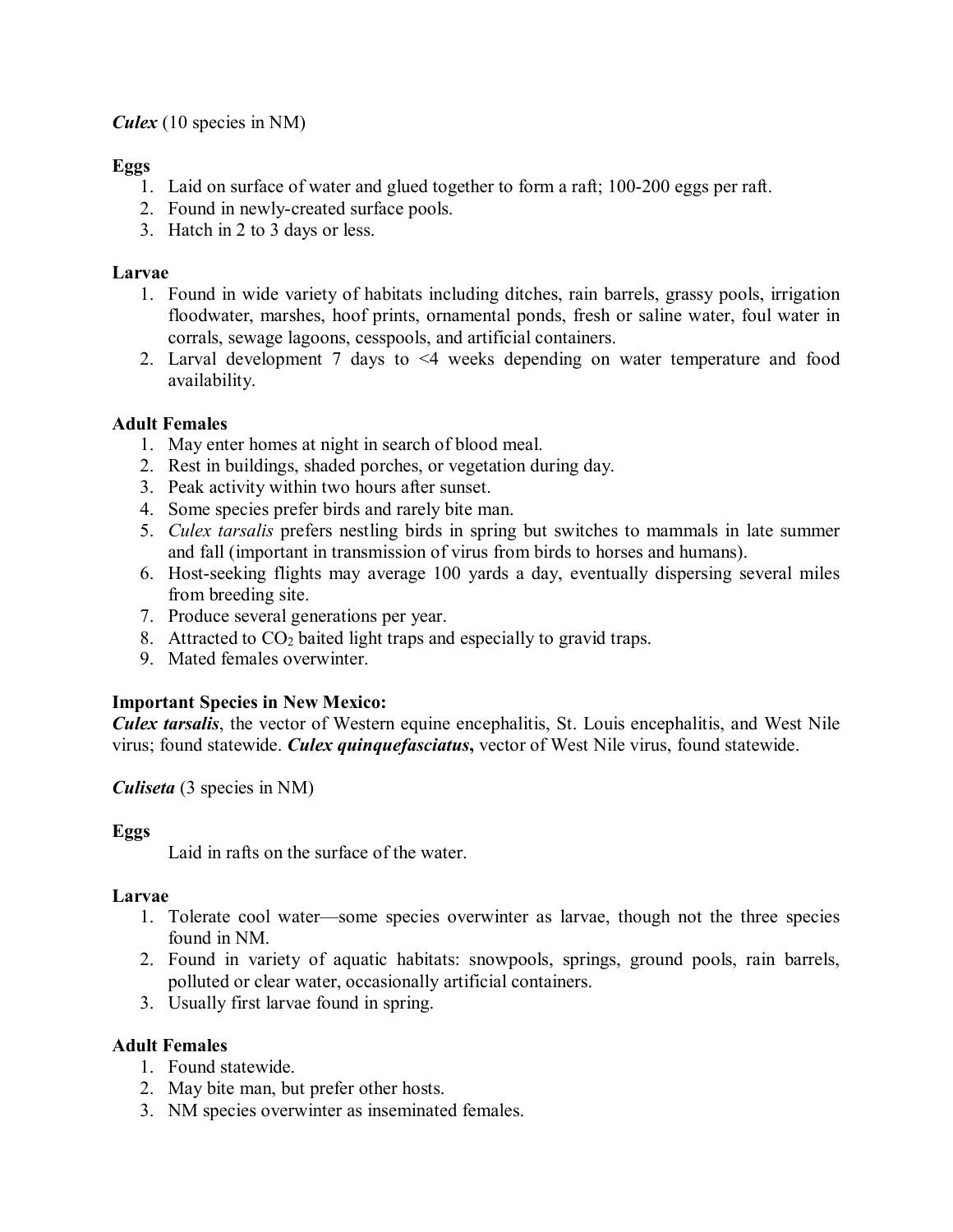## **UNCOMMON NEW MEXICO MOSQUITOES**

#### *Coquilletidia perturbans*

Eggs laid on surface of water with heavy emergent vegetation, larvae and pupae attach to submerged stems. Overwinter as larvae. Females important pests. Distribution limited to NE border of state.

#### *Orthopodomyia spp.*

Eggs deposited in treeholes, occasionally artificial containers close to water line. May overwinter as larvae if water does not freeze solid. Adults are not known to bite man. Limited distribution in NM.

#### *Uranotaenia spp.*

Breed in sunlit grassy pools, or those with emergent or floating vegetation. Adults are not considered serious pests. Distribution in SE and NE New Mexico.

#### **FLOODWATER HABITATS**

Rain and floodwater pools: These pools form the breeding location for a large number of species, especially *Psorophora* and *Aedes*. The pools disappear in dry weather and support no true aquatic vegetation, though usually a layer of leaves and other detritus settles on the bottom.

Snowpools: Several *Aedes* species are found in pools formed by melting snow in the spring, usually at higher elevations. Some of these species are: *Ae. campestris, Ae. cataphylla, Ae. communis, Ae. fitchii, Ae. hexodontus, Ae. implicatus, Ae. increpitus* and *Ae. pullatus.*

Irrigated pastures: Many mosquitoes in New Mexico breed readily in water associated with irrigation, whether flooded pastures, tail water, or leaking or clogged irrigation ditches. Some species that thrive in this habitat are: *Ae. dorsalis, Ae. melanimon, Ae. nigromaculis, Ae. trivittatus, Psorophora spp.,* and *Cx. tarsalis.*

Tree holes: Tree holes or rot cavities support a rather extensive and unusual mosquito fauna, with many species breeding almost exclusively in this habitat. Resident species are *An. judithae, Ae. hendersoni*, *Ae. Monticola,* and *Orthopodomyia spp.*

Artificial containers: Several species breed in man-created sites around human dwellings. Tin cans, fish pools, cisterns, rain barrels, gutters, old tires, etc. serve as excellent larval habitat when they contain water. Species most often encountered are *Ae. aegypti*, *Cx. quinquefasciatus*, *Cx. coronator, Cx. restuans*, *Cx. salinarius*, *Cx. tarsalis, Cs. incidens* and *Cs. inornata*.